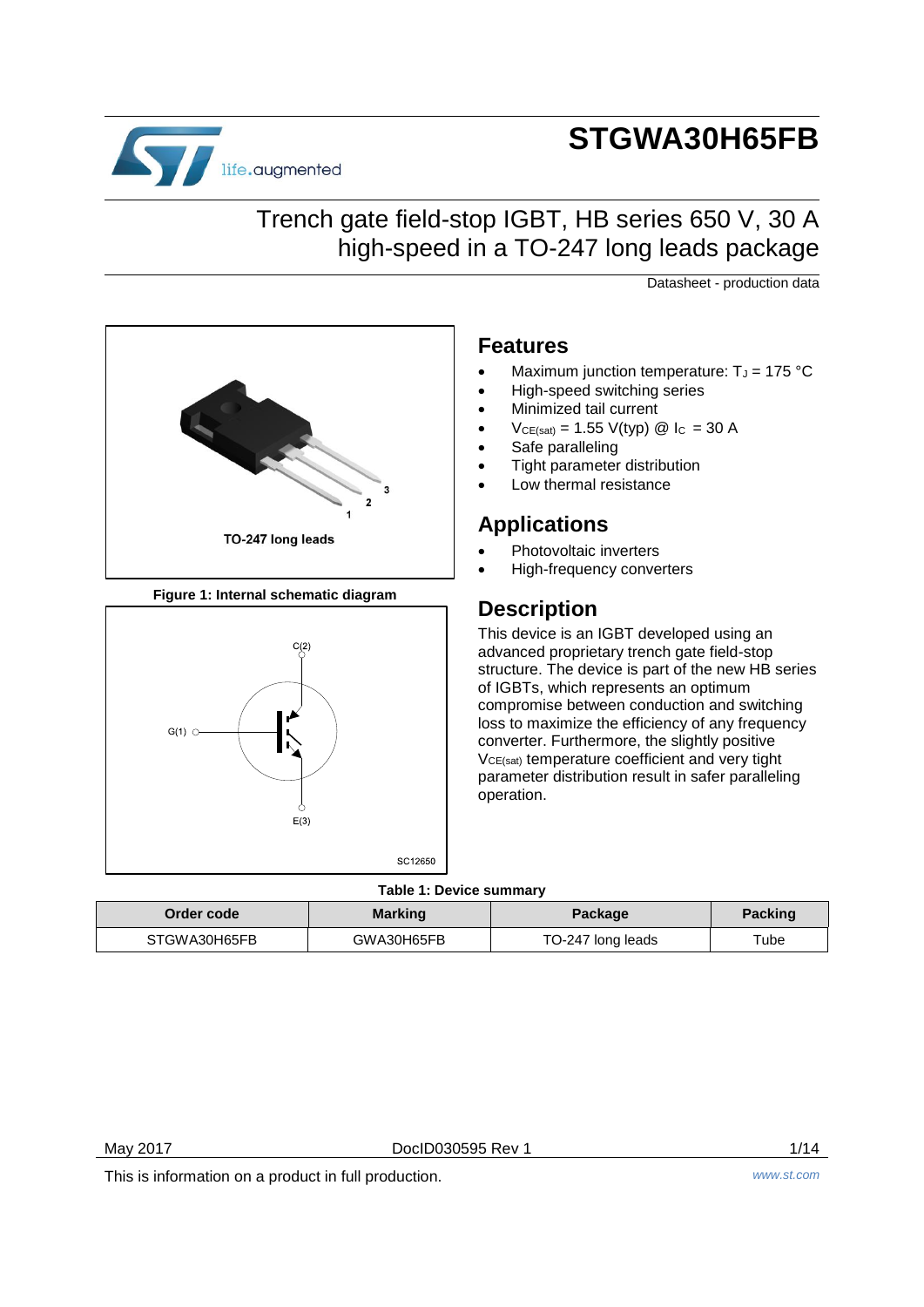| <b>Contents</b> |  |
|-----------------|--|
|-----------------|--|

| $1 \quad$               |  |  |
|-------------------------|--|--|
| $2^{\circ}$             |  |  |
|                         |  |  |
| $\mathbf{3}$            |  |  |
| $\overline{\mathbf{4}}$ |  |  |
|                         |  |  |
| $5\overline{)}$         |  |  |

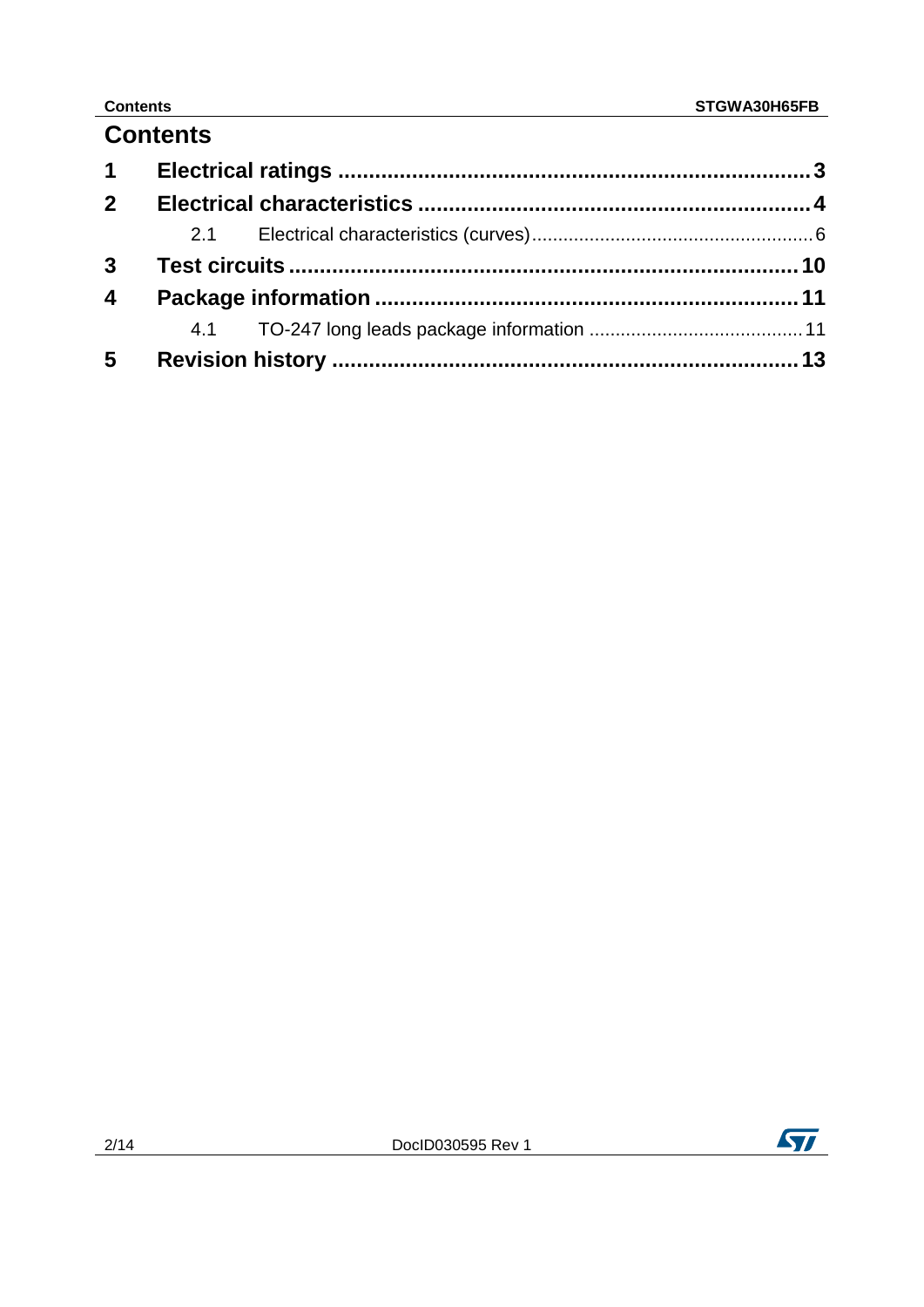## **1 Electrical ratings**

**Table 2: Absolute maximum ratings**

<span id="page-2-0"></span>

| Symbol                    | <b>Parameter</b>                               | Value              | Unit |  |
|---------------------------|------------------------------------------------|--------------------|------|--|
| <b>V<sub>CES</sub></b>    | Collector-emitter voltage ( $V_{GE} = 0 V$ )   | 650                |      |  |
|                           | Continuous collector current at $T_c = 25 °C$  | 60                 |      |  |
| Ic                        | Continuous collector current at $T_c = 100 °C$ | 30                 | A    |  |
| $ CP^{(1)} $              | Pulsed collector current                       | 120                | A    |  |
| $V_{GE}$                  | Gate-emitter voltage                           | ±20                | V    |  |
| $P_{TOT}$                 | Total dissipation at $T_c = 25$ °C             | 260                | W    |  |
| $\mathsf{T}_{\text{STG}}$ | Storage temperature range<br>$-55$ to 150      |                    |      |  |
| TJ                        | Operating junction temperature range           | °C<br>$-55$ to 175 |      |  |

### **Notes:**

<span id="page-2-1"></span>(1)Pulse width limited by maximum junction temperature

| Symbol            | Value<br><b>Parameter</b>           |      |      |
|-------------------|-------------------------------------|------|------|
| $R_{th,IC}$       | Thermal resistance junction-case    | 0.58 | °C/W |
| R <sub>thJA</sub> | Thermal resistance junction-ambient | 50   |      |

## **Table 3: Thermal data**

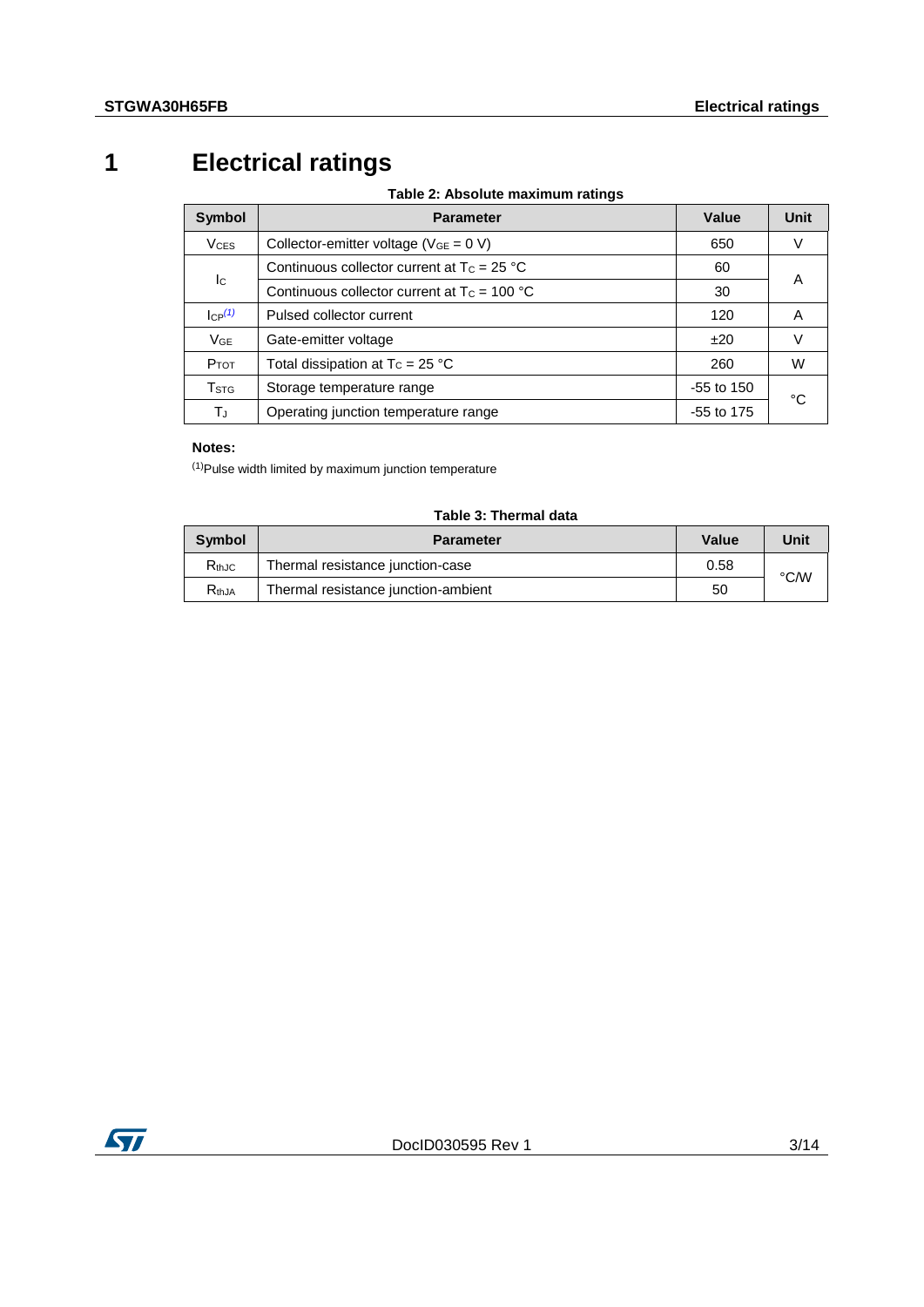## **2 Electrical characteristics**

<span id="page-3-0"></span> $T_c = 25 °C$  unless otherwise specified

| Table 4: Static characteristics |                                         |                                                    |      |      |      |        |
|---------------------------------|-----------------------------------------|----------------------------------------------------|------|------|------|--------|
| <b>Symbol</b>                   | <b>Parameter</b>                        | <b>Test conditions</b>                             | Min. | Typ. | Max. | Unit   |
| $V_{(BR)CES}$                   | Collector-emitter breakdown<br>voltage  | $V_{GF} = 0$ V, $I_C = 2$ mA                       | 650  |      |      | $\vee$ |
|                                 |                                         | $V_{GF}$ = 15 V, $I_C$ = 30 A                      |      | 1.55 | 2    |        |
| VCE(sat)                        | Collector-emitter saturation<br>voltage | $V_{GE}$ = 15 V, $I_C$ = 30 A,<br>$T_{d} = 125 °C$ |      | 1.65 |      | $\vee$ |
|                                 |                                         | $V_{GE}$ = 15 V, $I_C$ = 30 A,<br>$T_{d}$ = 175 °C |      | 1.75 |      |        |
| $V$ GE(th)                      | Gate threshold voltage                  | $V_{CE} = V_{GE}$ , $I_C = 1$ mA                   | 5    | 6    | 7    | $\vee$ |
| $l$ <sub>CES</sub>              | Collector cut-off current               | $V_{GE} = 0 V$ , $V_{CE} = 650 V$                  |      |      | 25   | μA     |
| <b>IGES</b>                     | Gate-emitter leakage current            | $V_{CE} = 0 V$ . $V_{GE} = \pm 20 V$               |      |      | ±250 | nA     |

## **Table 4: Static characteristics**

### **Table 5: Dynamic characteristics**

| <b>Symbol</b>             | <b>Parameter</b>                                                  | <b>Test conditions</b>                          | Min. | Typ. | Max.                     | Unit |
|---------------------------|-------------------------------------------------------------------|-------------------------------------------------|------|------|--------------------------|------|
| $C_{\text{ies}}$          | Input capacitance                                                 |                                                 |      | 3659 | $\overline{\phantom{0}}$ |      |
| C <sub>oes</sub>          | $V_{CE} = 25 V$ , f = 1 MHz,<br>Output capacitance<br>$VGE = 0 V$ |                                                 |      | 101  |                          | рF   |
| $C_{res}$                 | Reverse transfer capacitance                                      |                                                 |      | 76   |                          |      |
| $\mathsf{Q}_{\mathsf{g}}$ | Total gate charge                                                 | $V_{\text{CC}} = 520$ V, $I_{\text{C}} = 30$ A, |      | 149  |                          |      |
| $Q_{qe}$                  | Gate-emitter charge                                               | $V_{GE}$ = 0 to 15 V<br>(see Figure 23: "Gate   |      | 25   |                          | nС   |
| $Q_{qc}$                  | Gate-collector charge                                             | charge test circuit")                           |      | 62   |                          |      |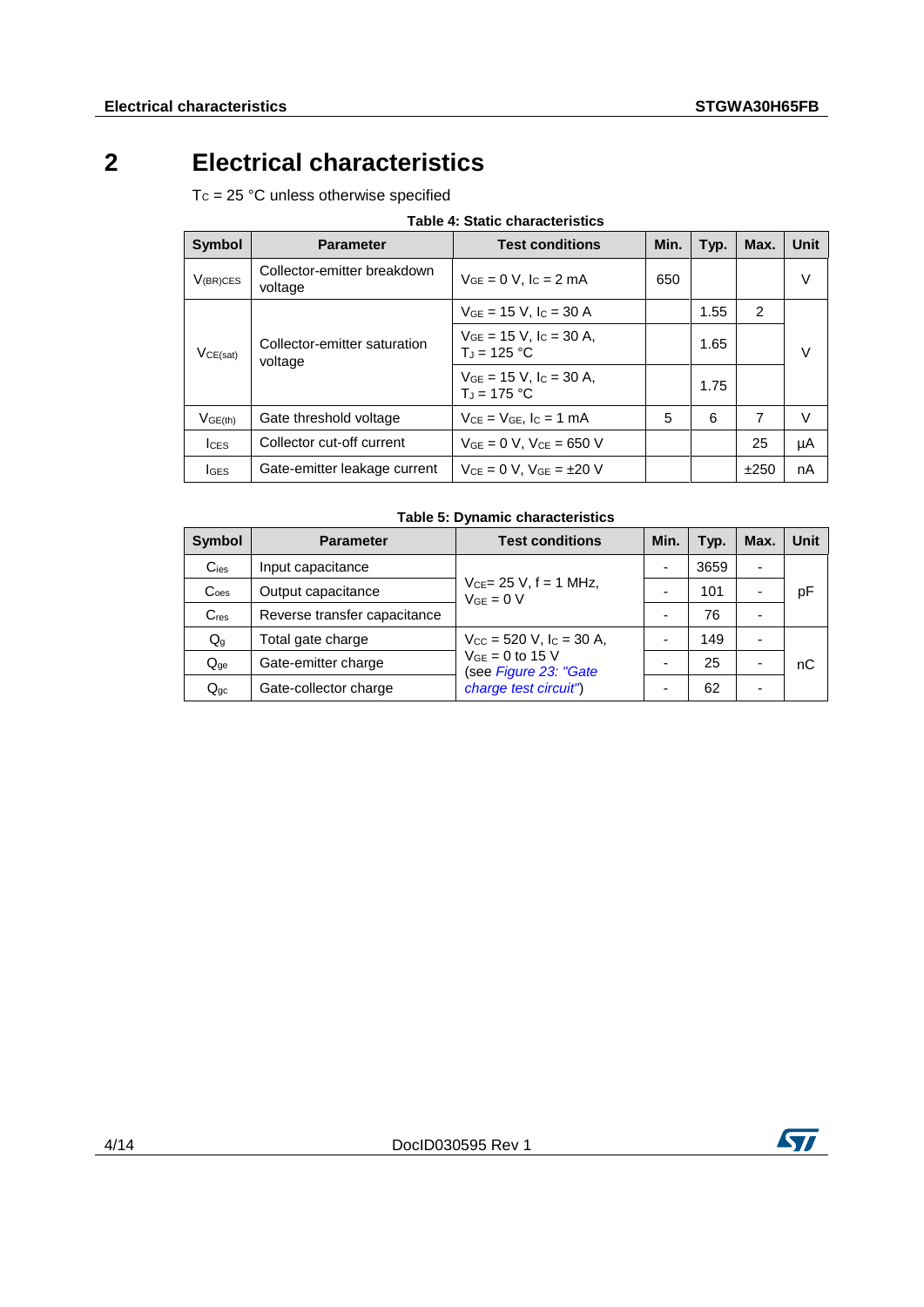### **STGWA30H65FB Electrical characteristics**

|                        | Table 6: Switching characteristics (inductive load) |                                                                                                                                                                           |      |      |                          |             |
|------------------------|-----------------------------------------------------|---------------------------------------------------------------------------------------------------------------------------------------------------------------------------|------|------|--------------------------|-------------|
| Symbol                 | <b>Parameter</b>                                    | <b>Test conditions</b>                                                                                                                                                    | Min. | Typ. | Max.                     | <b>Unit</b> |
| $t_{d(on)}$            | Turn-on delay time                                  |                                                                                                                                                                           |      | 37   |                          | ns          |
| tr                     | Current rise time                                   |                                                                                                                                                                           | ۰    | 14.6 | $\overline{a}$           | ns          |
| (di/dt) <sub>on</sub>  | Turn-on current slope                               | $V_{CE} = 400$ V, $I_C = 30$ A,                                                                                                                                           | ٠    | 1643 | ٠                        | $A/\mu s$   |
| $t_{d(off)}$           | Turn-off-delay time                                 | $V_{GE} = 15 V$ , R <sub>G</sub> = 10 $\Omega$                                                                                                                            | ٠    | 146  | $\overline{a}$           | ns          |
| t                      | Current fall time                                   | (see Figure 22: "Test circuit for                                                                                                                                         |      | 23   |                          | ns          |
| $E_{on}^{(1)}$         | Turn-on switching energy                            | inductive load switching")                                                                                                                                                | ۰    | 151  |                          | mJ          |
| $E_{\text{off}}^{(2)}$ | Turn-off switching energy                           |                                                                                                                                                                           |      | 293  |                          | mJ          |
| $E$ <sub>ts</sub>      | Total switching energy                              |                                                                                                                                                                           |      | 444  |                          | mJ          |
| $t_{d(on)}$            | Turn-on delay time                                  | $V_{CE} = 400$ V, $I_C = 30$ A,<br>$V_{GE}$ = 15 V, R <sub>G</sub> = 10 $\Omega$ ,<br>$T_{d} = 175 °C$<br>(see Figure 22: "Test circuit for<br>inductive load switching") | ۰    | 35   |                          | ns          |
| tr                     | Current rise time                                   |                                                                                                                                                                           | ۰    | 16.1 |                          | ns          |
| $(di/dt)_{on}$         | Turn-on current slope                               |                                                                                                                                                                           |      | 1496 |                          | $A/\mu s$   |
| $t_{d(off)}$           | Turn-off-delay time                                 |                                                                                                                                                                           | ۰    | 158  |                          | ns          |
| t                      | Current fall time                                   |                                                                                                                                                                           | ۰    | 65   | $\overline{a}$           | ns          |
| $E_{on}^{(1)}$         | Turn-on switching energy                            |                                                                                                                                                                           | ۰    | 175  | $\overline{a}$           | mJ          |
| $E_{\text{off}}^{(2)}$ | Turn-off switching energy                           |                                                                                                                                                                           | ۰    | 572  | $\overline{\phantom{0}}$ | mJ          |
| $E_{ts}$               | Total switching energy                              |                                                                                                                                                                           |      | 747  |                          | mJ          |

### **Notes:**

<span id="page-4-0"></span> $<sup>(1)</sup>$ Including the reverse recovery of the diode. Turn-on times and energy have been measured applying as</sup> freewheeling an external SiC diode STPSC206W.

<span id="page-4-1"></span>(2)Including the tail of the collector current.

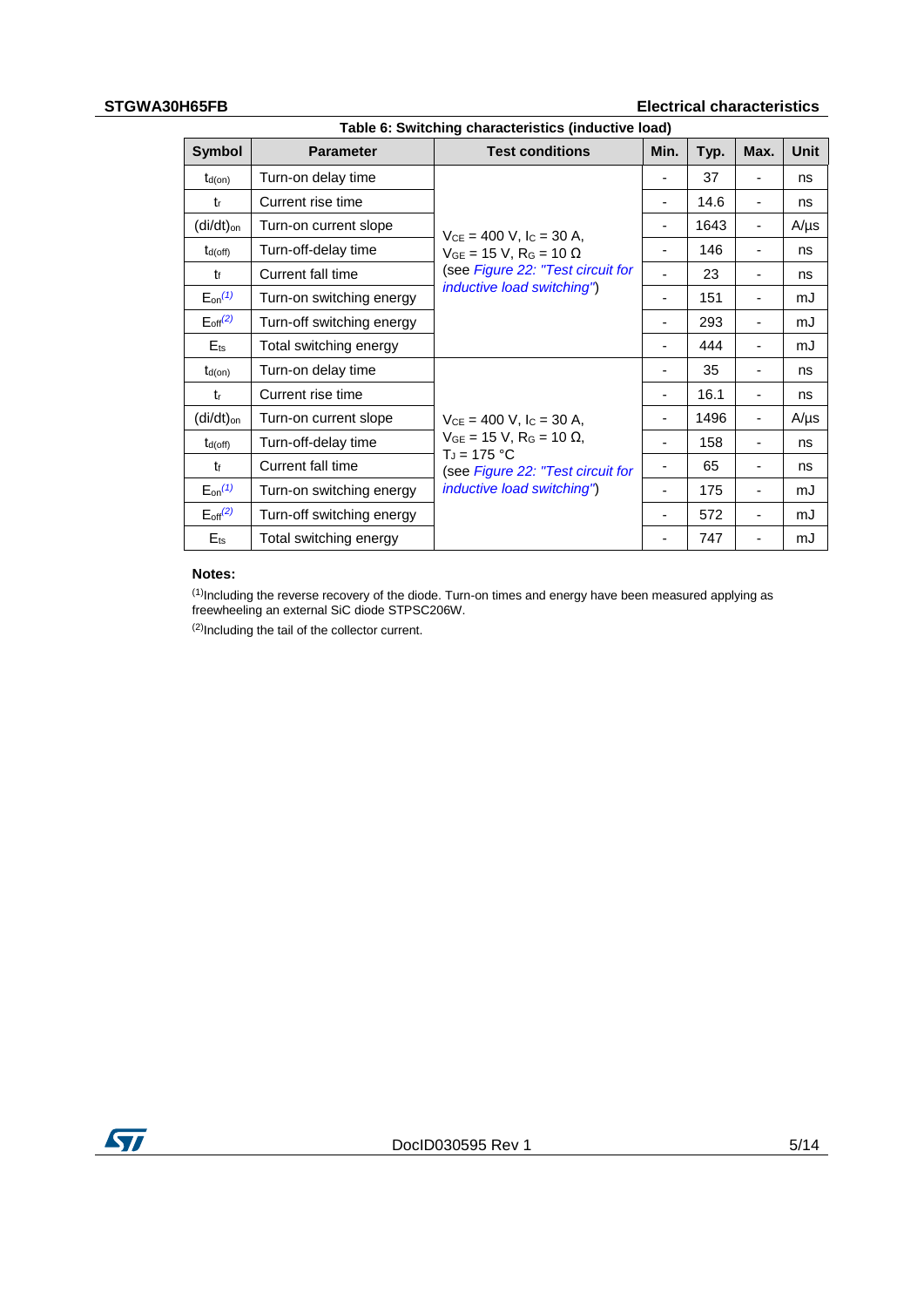## <span id="page-5-0"></span>**2.1 Electrical characteristics (curves)**







6/14 DocID030595 Rev 1

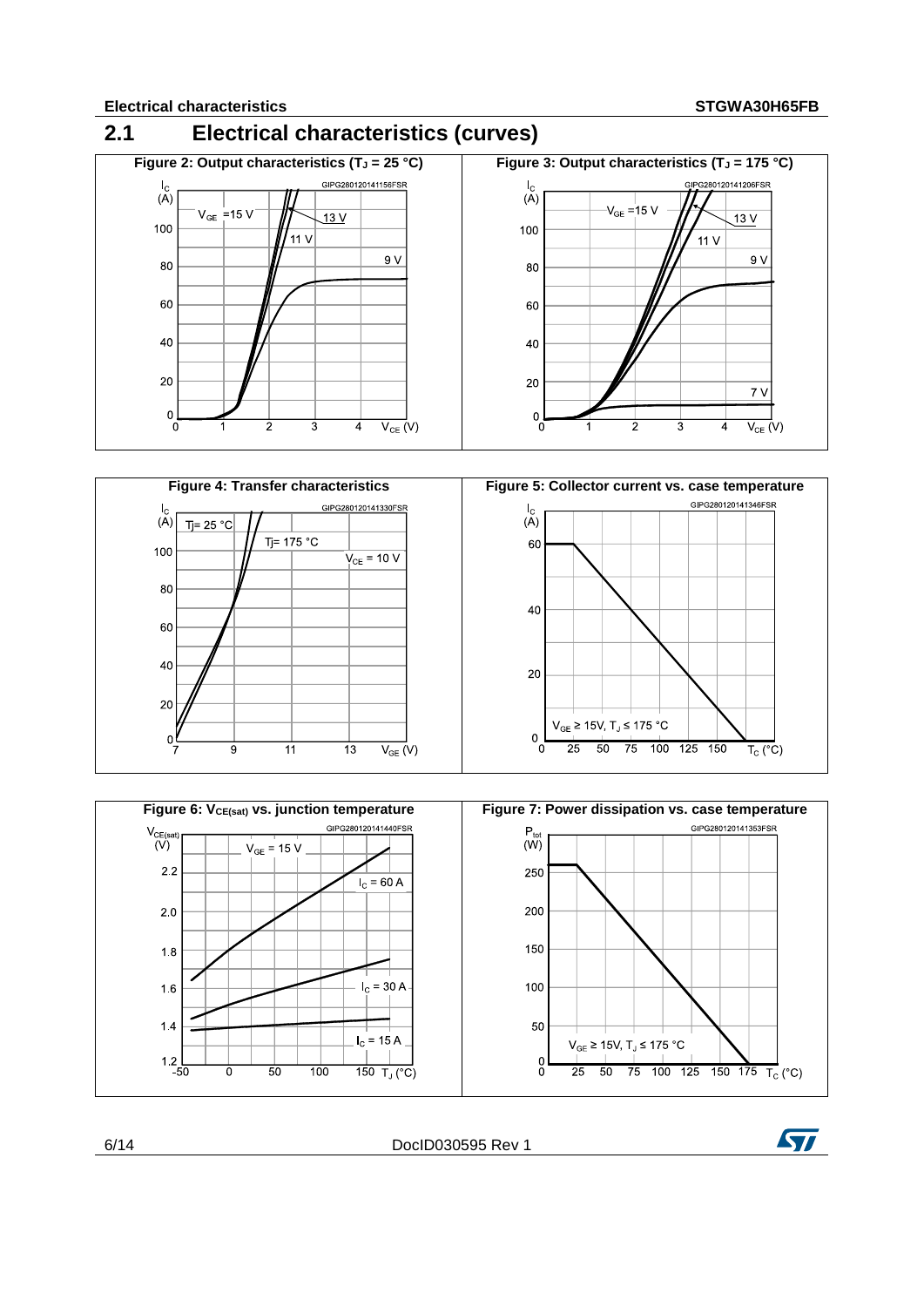**ST** 

### **STGWA30H65FB Electrical characteristics**







DocID030595 Rev 1 7/14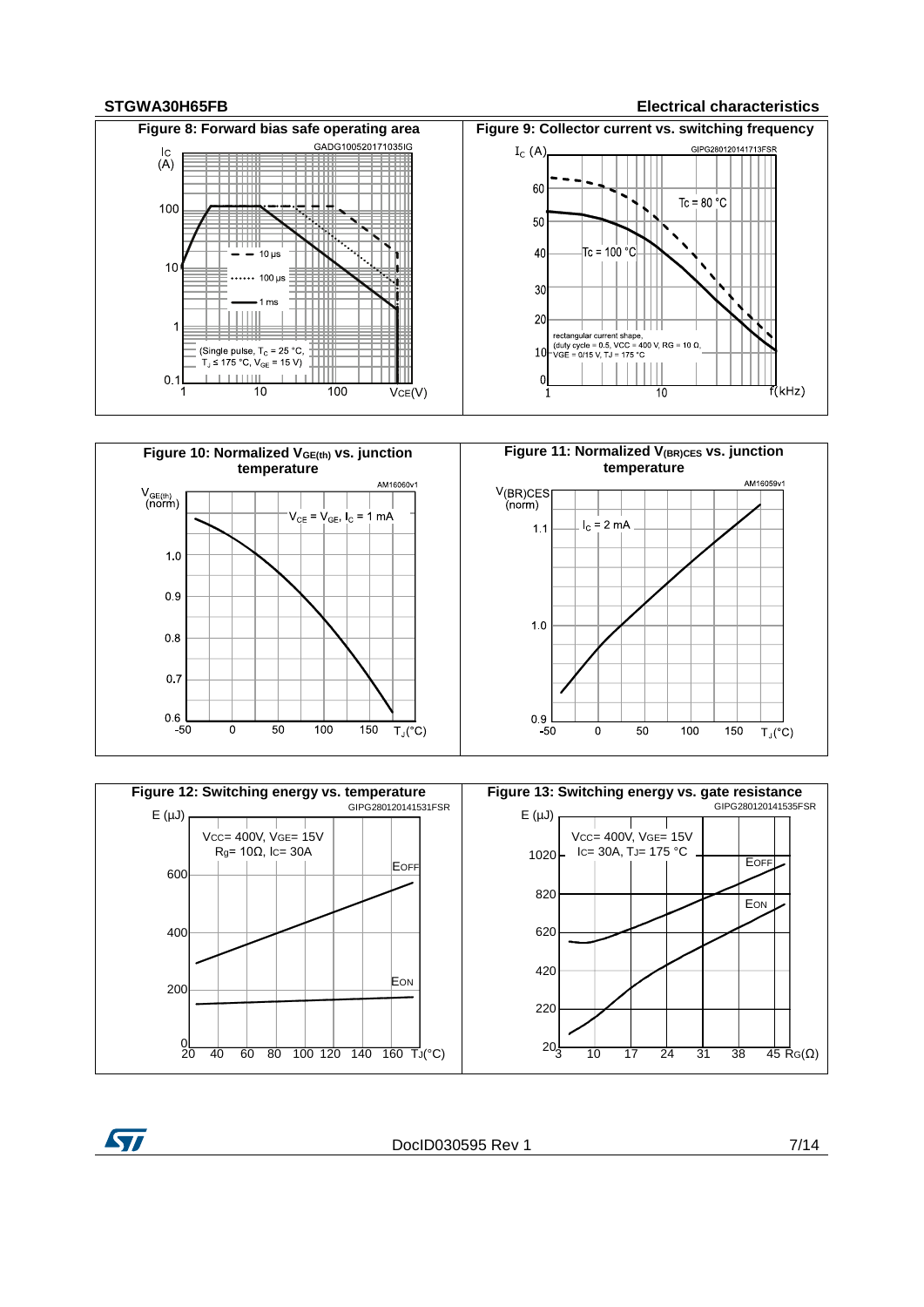### **Electrical characteristics STGWA30H65FB**







8/14 DocID030595 Rev 1

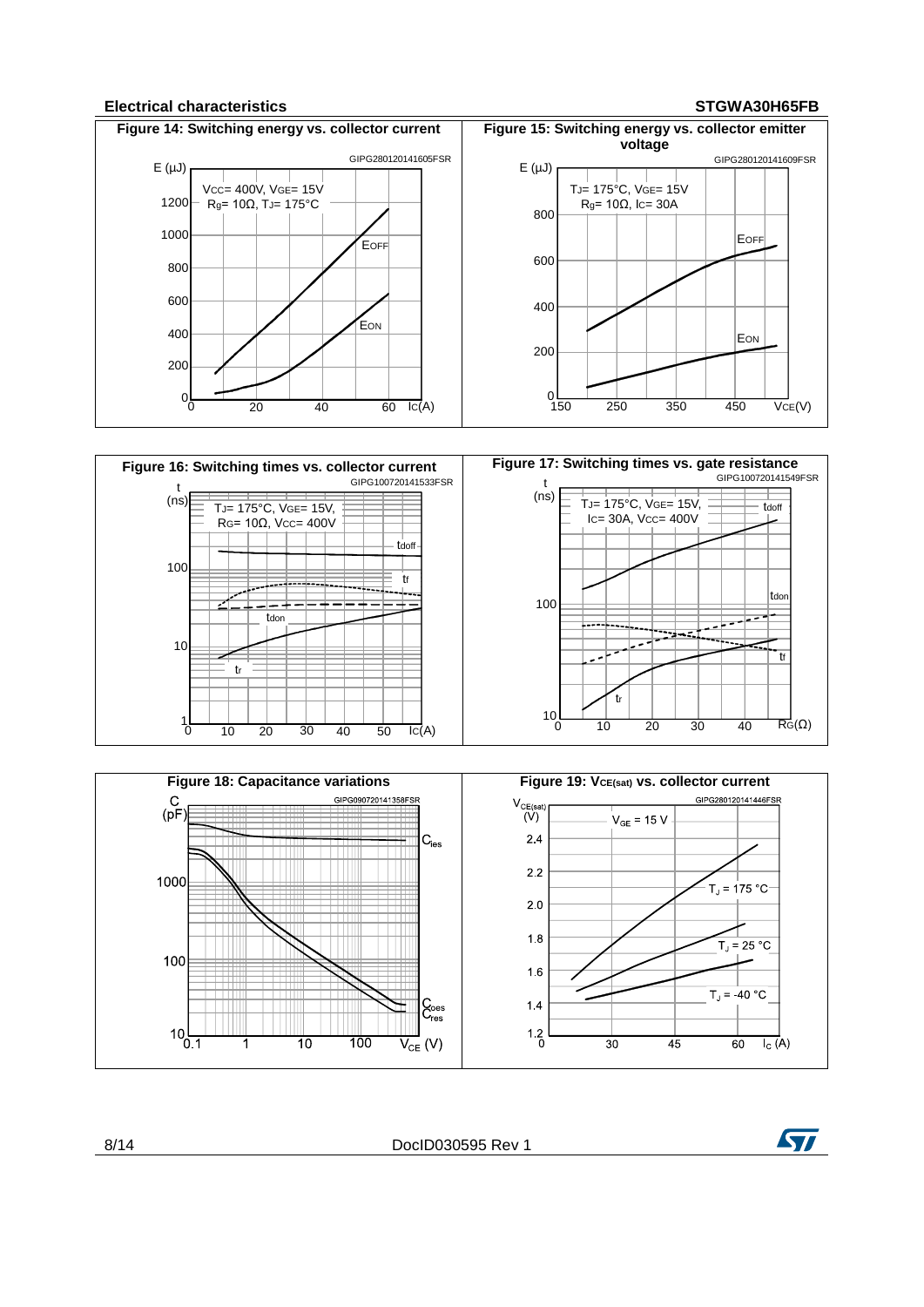### **STGWA30H65FB Electrical characteristics**





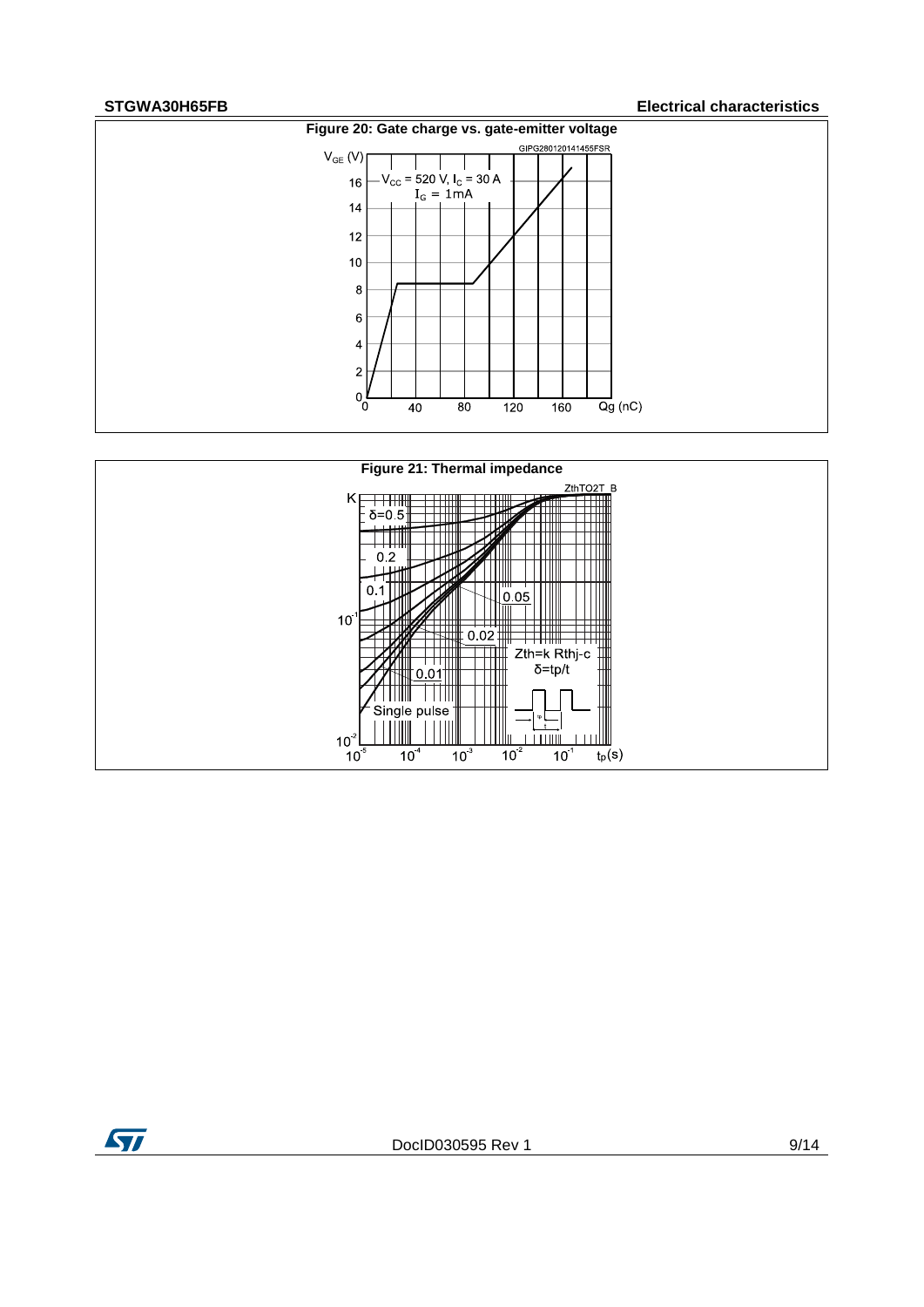## **3 Test circuits**

<span id="page-9-2"></span><span id="page-9-1"></span><span id="page-9-0"></span>



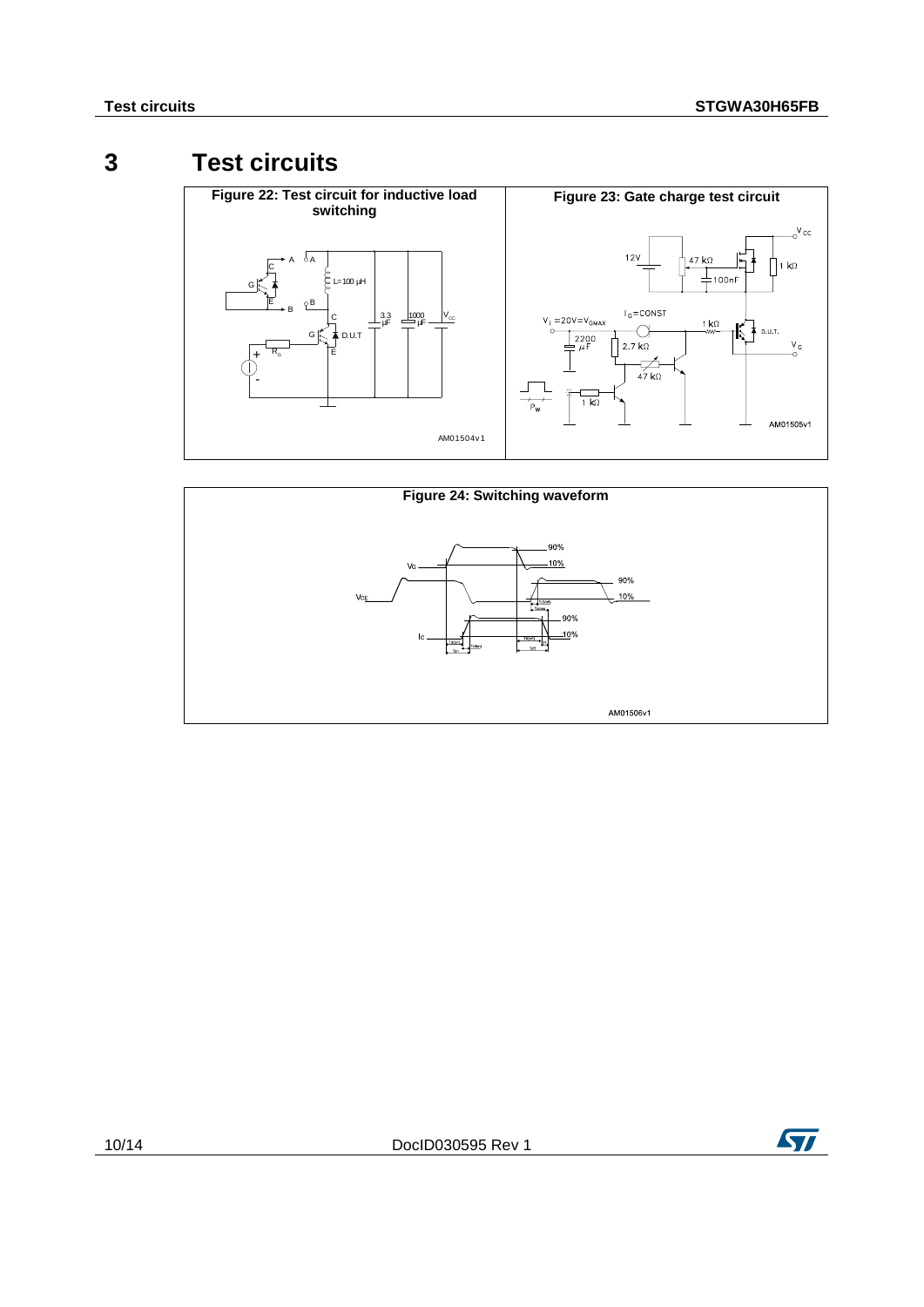## **4 Package information**

<span id="page-10-0"></span>In order to meet environmental requirements, ST offers these devices in different grades of ECOPACK® packages, depending on their level of environmental compliance. ECOPACK® specifications, grade definitions and product status are available at: *www.st.com*. ECOPACK<sup>®</sup> is an ST trademark.

## **4.1 TO-247 long leads package information**

<span id="page-10-1"></span>

### **Figure 25: TO-247 long leads package outline**

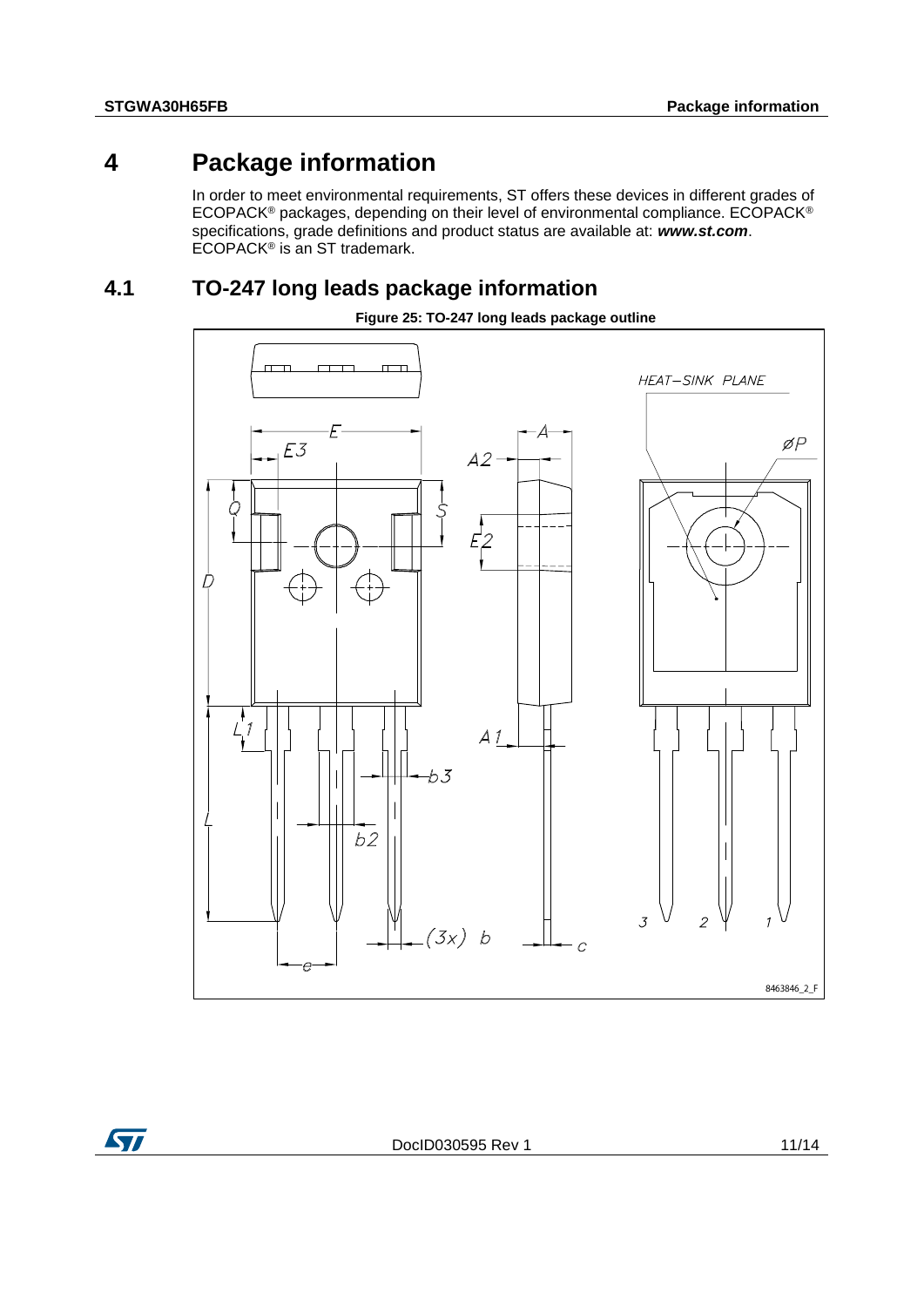## **Package information**<br> **Package information STGWA30H65FB**

| Table 7: TO-247 long leads package mechanical data |       |       |       |
|----------------------------------------------------|-------|-------|-------|
|                                                    |       | mm    |       |
| Dim.                                               | Min.  | Typ.  | Max.  |
| A                                                  | 4.90  | 5.00  | 5.10  |
| A1                                                 | 2.31  | 2.41  | 2.51  |
| A2                                                 | 1.90  | 2.00  | 2.10  |
| $\sf b$                                            | 1.16  |       | 1.26  |
| b2                                                 |       |       | 3.25  |
| b <sub>3</sub>                                     |       |       | 2.25  |
| $\mathbf{C}$                                       | 0.59  |       | 0.66  |
| D                                                  | 20.90 | 21.00 | 21.10 |
| E                                                  | 15.70 | 15.80 | 15.90 |
| E2                                                 | 4.90  | 5.00  | 5.10  |
| E <sub>3</sub>                                     | 2.40  | 2.50  | 2.60  |
| ${\bf e}$                                          | 5.34  | 5.44  | 5.54  |
| L                                                  | 19.80 | 19.92 | 20.10 |
| L1                                                 |       |       | 4.30  |
| P                                                  | 3.50  | 3.60  | 3.70  |
| Q                                                  | 5.60  |       | 6.00  |
| $\mathsf S$                                        | 6.05  | 6.15  | 6.25  |

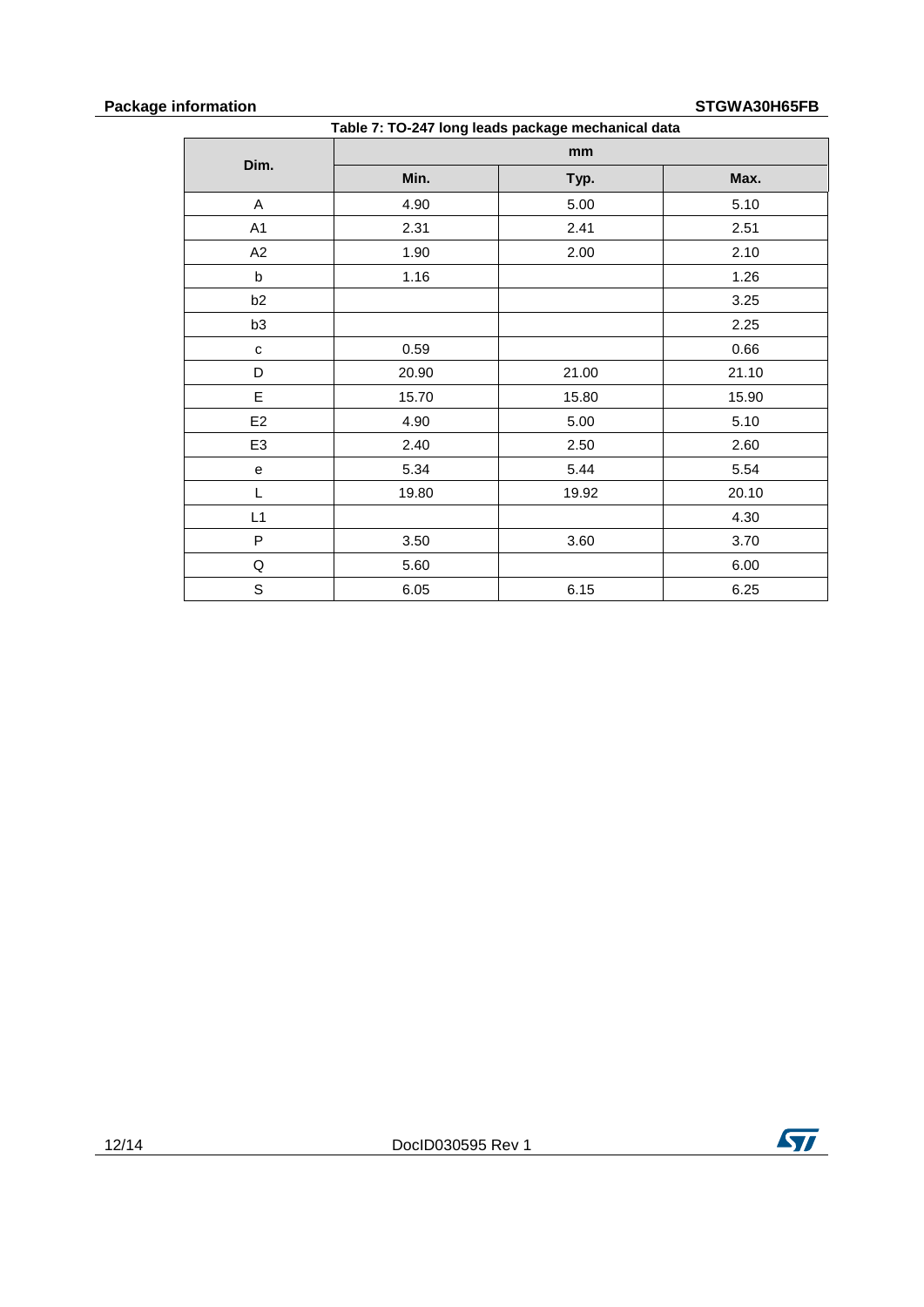## **5 Revision history**

|  | Table 8: Document revision history |  |
|--|------------------------------------|--|
|  |                                    |  |

<span id="page-12-0"></span>

| Date        | <b>Revision</b> | <b>Changes</b>  |
|-------------|-----------------|-----------------|
| 10-May-2017 |                 | Initial release |